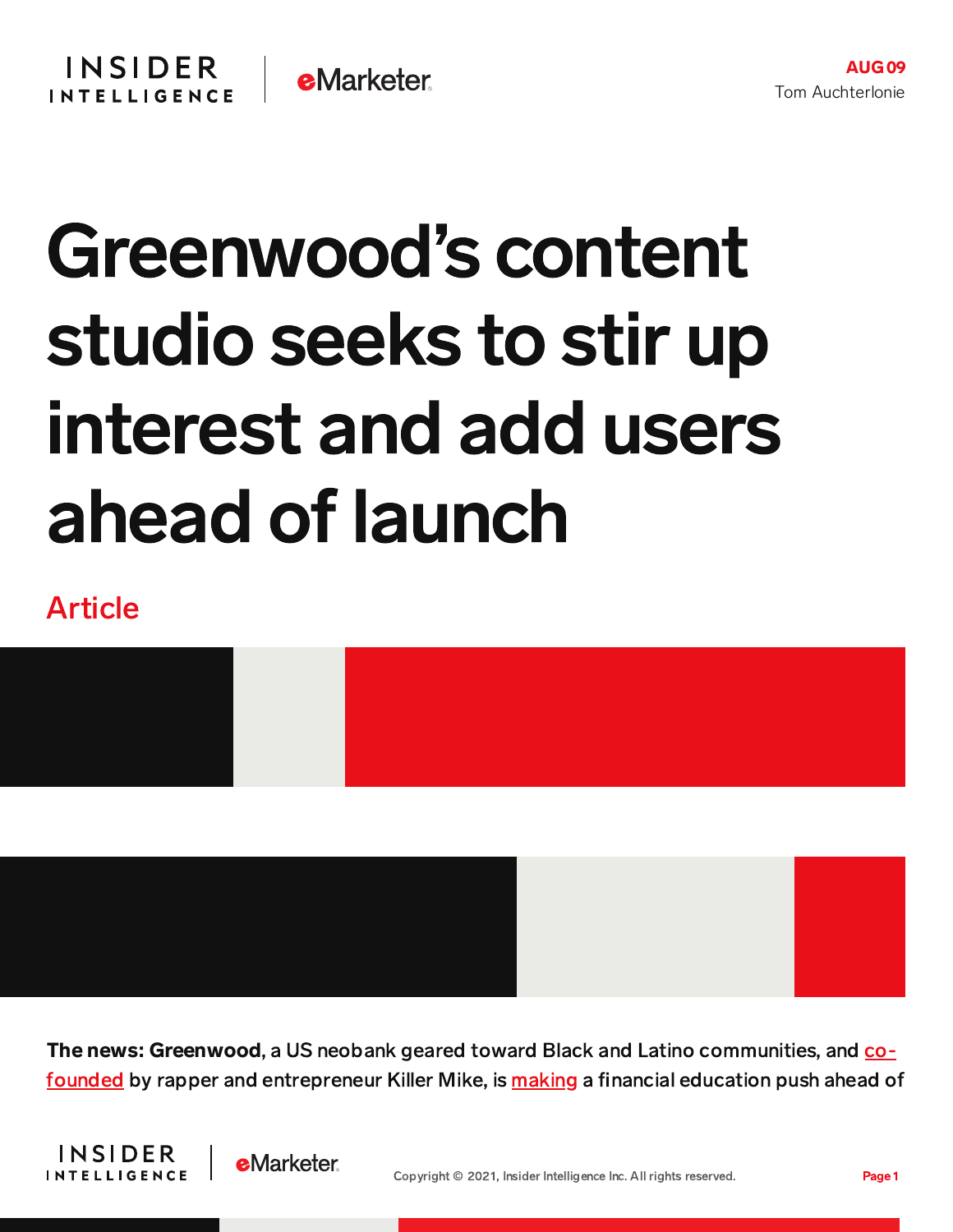its [expected](https://www.cnn.com/2021/06/24/business/greenwood-killer-mike-delayed/index.html) early 2022 launch.

The neobank's initiative is hosted by **[Greenwood](https://www.businesswire.com/news/home/20210805005236/en/Greenwood-Launches-Greenwood-Studio-to-Produce-Finance-and-Business-Shows-and-Podcasts-for-Black-and-Latino-Audience) Studio**, a content marketing shop that will support podcasts, video series, and a business directory.

Greenwood Studio has an inaugural lineup of five original works, including:

- Teaming up with podcast Earn Your Leisure, co-hosted by educator Troy Millings and financial advisor Rashad Bilal
- Partnering with Tanya Sam's financial literacy podcast Money Moves
- A documentary on Tulsa, Oklahoma's Greenwood District (Black Wall Street) and the 1921 Tulsa Race Massacre
- Partnering with Sahirenys Pierce's personal-finance podcast, Ask Me Anything About Money
- A digital directory for Black and Latino businesses called GreenBook.

More on this: Greenwood has launched the studio after [opting](https://www.cnn.com/2021/06/24/business/greenwood-killer-mike-delayed/index.html) in June to postpone the neobank's public debut due to high demand—it currently counts over 500,000 sign-ups on its waitlist.

Greenwood's targeted communities make up larger proportions of unbanked and underbanked people than their population shares. Black and Latino Americans face disproportionate financial obstacles, [per](https://www.fastcompany.com/90662391/americas-financial-institutions-have-failed-black-and-brown-communities-killer-mike-has-a-solution) data cited by Fast Company, including Black loanapplicants facing an 80% higher rejection rate than their white counterparts.

Greenwood's celebrity-backed marketing strategy follows similar initiatives from other US banking players.

- In February, neobank Varo [announced](https://www.varomoney.com/press_release/nba-mvp-russell-westbrook-leads-63-million-strategic-investment-in-varo-bank/) a partnership with NBA star Russell Westbrook—who also led its \$63 million investment round—which involves creating an impact platform to assist underserved communities.
- In 2019, NBA star LeBron James [partnered](https://www.fastcompany.com/90335279/lebron-james-and-maverick-carter-want-to-destigmatize-talking-about-money) with Chase on a podcast aimed at destigmatizing talking about finances.

The opportunity: Greenwood Studio helps the neobank build up anticipation and brand familiarity during the lead-up to its launch, keeping those who have signed up engaged while they wait and bolstering its customer-acquisition drive.